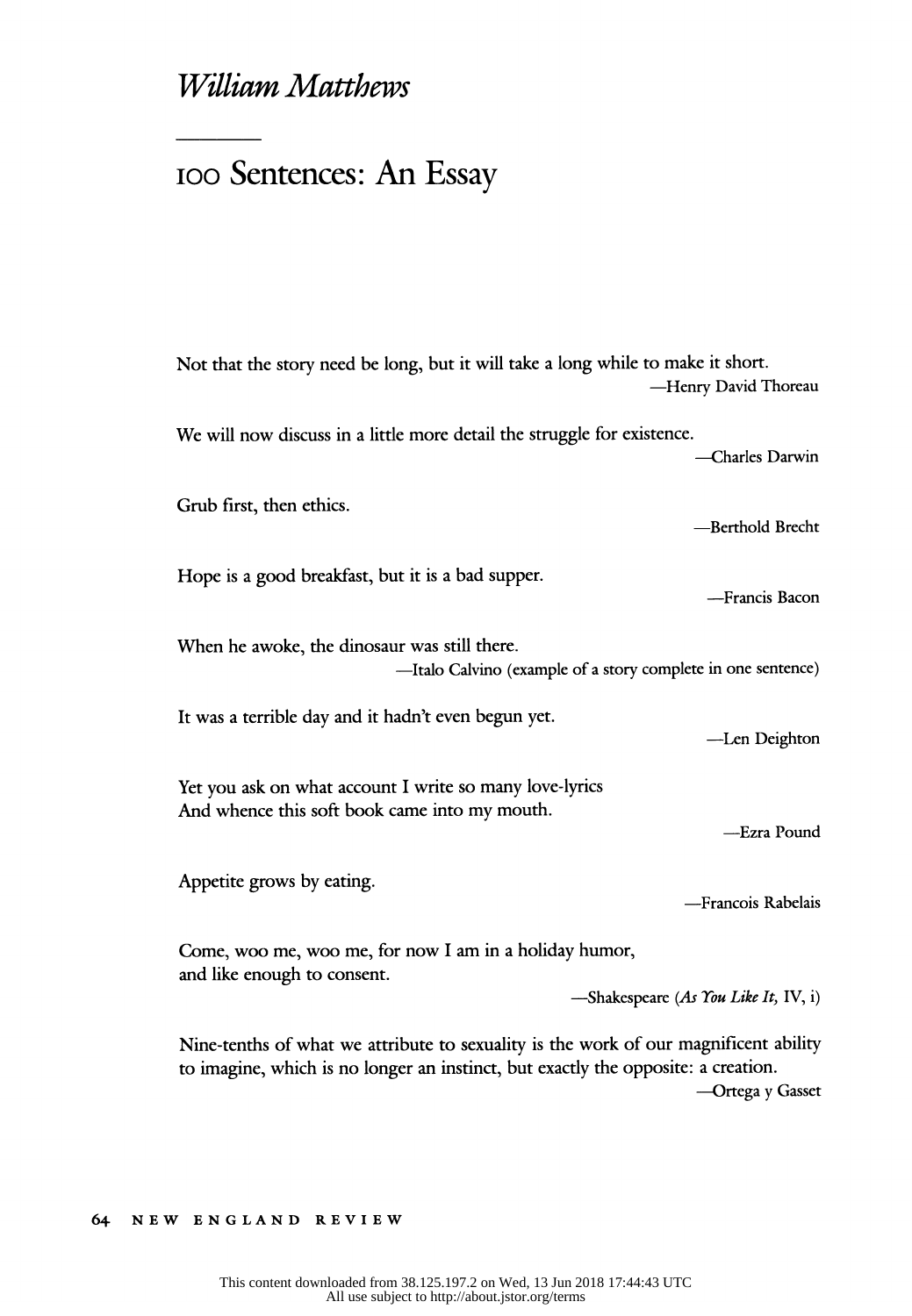What fortitude the soul contains, That it can so endure The accent of a falling foot-The opening of a Door.

-Emily Dickinson

 Her pure and eloquent blood Spoke in her cheeks, and so distinctly wrought, That one might almost say, her body thought.

- John Donne

 We have left undone those things which we ought to have done; And we have done those things which we ought not to have done; And there is no health in us.

-The Book of Common Prayer

One's real life is often the life that one does not lead.

-Oscar Wilde

We think caged birds sing, when indeed they cry.

- John Webster

 They have a king and officers of sorts; Where some, like magistrates, correct at home, Others, like merchants, venture trade abroad, Others, like soldiers, armed in their stings, Make boot upon the summer's velvet buds; Which pillage they with merry march bring home To the tent-royal of their emperor: Who, busied in his majesty, surveys The singing masons building roofs of gold, The civil citizens kneading up the honey, The poor mechanic porters crowding in Their heavy burdens at the narrow gate, The sad-eyed justice, with his surly hum, Delivering o'er to to executors pale The lazy yawning drone.

 $-$ Shakespeare (*Henry V*, I, ii)

Great God! This is an awful place.

-Capt. R. F. Scott, of the South Pole

Live with yourself: learn how poorly furnished you are.

-Persius

William Matthews 65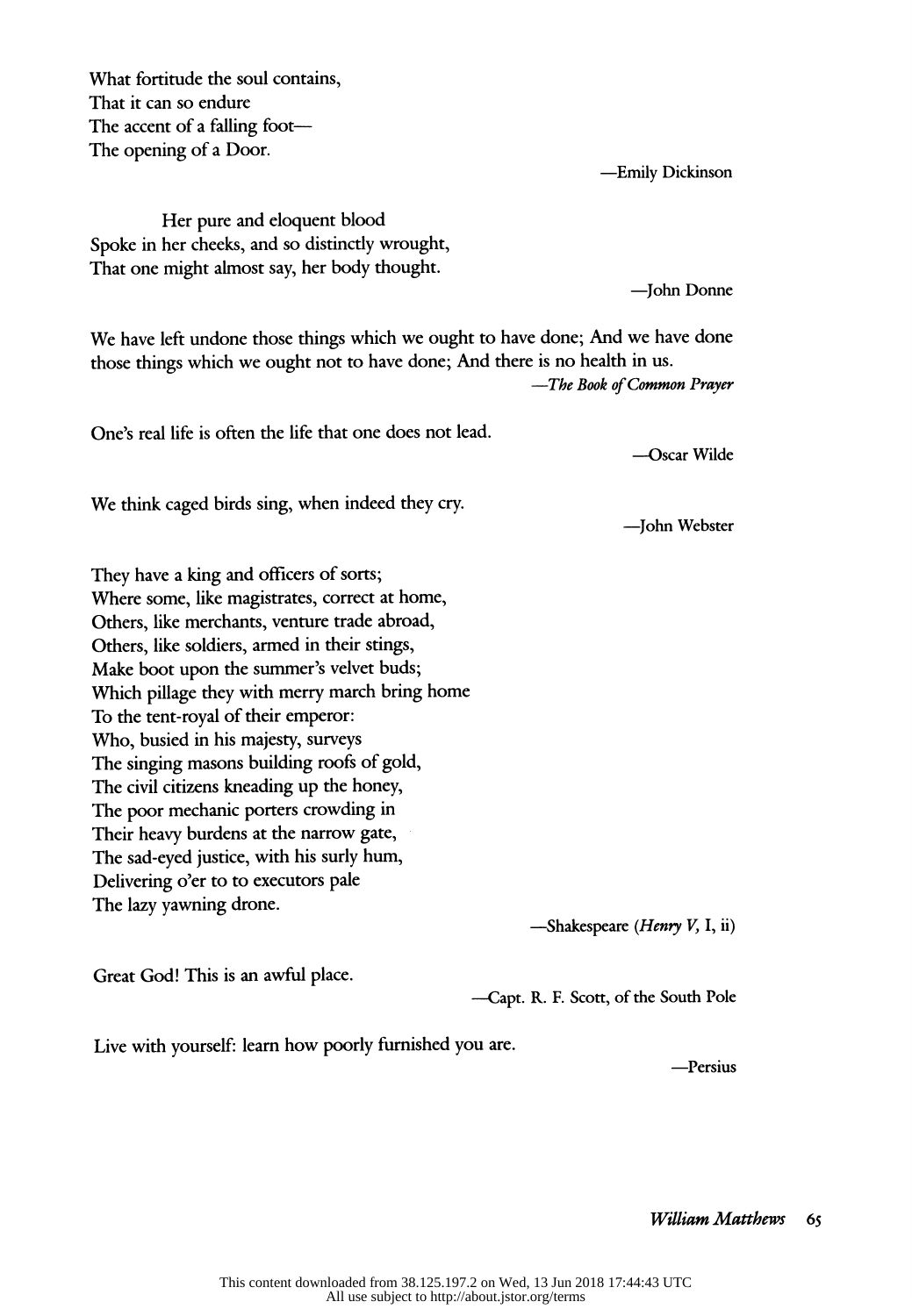| $\sim$ not known. have ye not heard. have it not been told to you from the<br>beginning?                    |                    |  |
|-------------------------------------------------------------------------------------------------------------|--------------------|--|
|                                                                                                             | $-$ Isaiah $40:2I$ |  |
| I shudder and I sigh to think<br>That even Cicero<br>and many-minded Homer were                             |                    |  |
| Mad as the mist and snow.                                                                                   | -W. B. Yeats       |  |
| A great book is like great evil.                                                                            | -Callimachus       |  |
| I've a great fancy to see my own funeral afore I die.                                                       | -Maria Edgeworth   |  |
| The sooner every party breaks up, the better.                                                               | -Jane Austen       |  |
| I am a kind of burr; I shall stick.<br>-Shakespeare (Measure for Measure, V, iii)                           |                    |  |
| It's tough going to costume parties as both ends of the horse.                                              | -Anonymous         |  |
| There is not one among them but I dote on his very absence.<br>-Shakespeare (The Merchant of Venice, I, ii) |                    |  |
| It's tough not to write satire.                                                                             | -Juvenal           |  |
| The more I see of men, the better I like dogs.                                                              | -Mme. Roland       |  |
| If men could give birth, abortion would be a sacrament.                                                     | Gloria Steinem     |  |
| May you have a lawsuit in which you know you are in the right.                                              | -Gypsy curse       |  |
| Lawyers, I suppose, were children once.                                                                     | -Charles Lamb      |  |

Have ye not known? have ye not heard? hath it not been told to you from the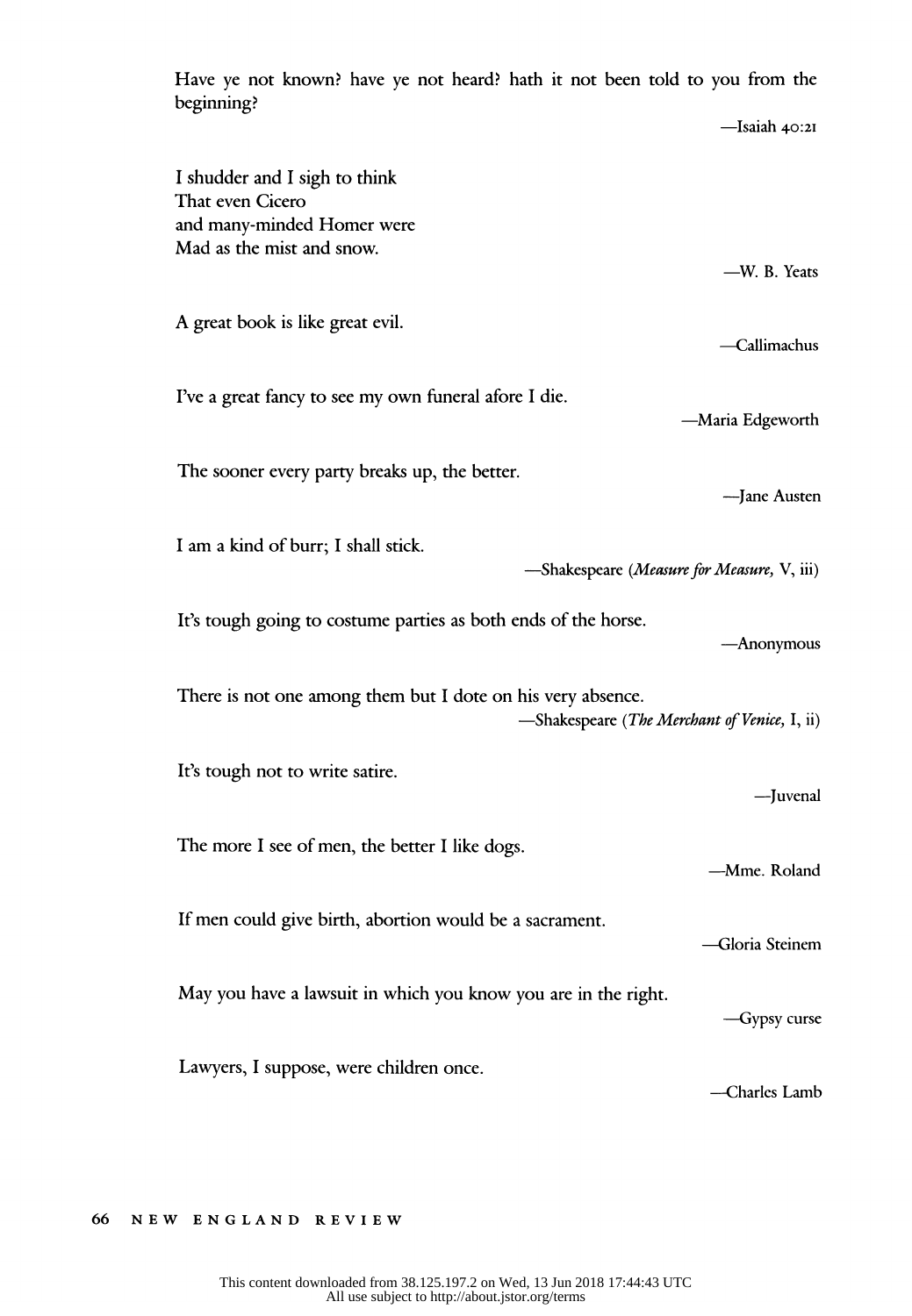The law, in its majestic equality, forbids the rich and poor alike to sleep under bridges, to beg in the streets, and to steal bread. - Anatole France I sentence you to hang by the neck until dead. - judicial formula I will make you shorter by the head. - Queen Elizabeth I If only the Roman people had but one neck. -Caligula A riot is at bottom the language of the unheard. -Martin Luther King I am the enemy you killed, my friend. -Wilfred Owen Is it possible to succeed without any act of betrayal? - Jean Renoir Never wear a silk shirt to ask for a raise. - Anonymous Luck is the residue of design. -Branch Rickey Don't cheer, men; those poor devils are dying. -Rear Admiral "Jack" Philip Fate is not an eagle, it creeps like a rat. -Elizabeth Bowen Property is theft. -Pierre-Joseph Proudhon Sleep faster, we need the pillows. -Yiddish proverb I see it is impossible for the King to have things done as cheaply as other men. -Samuel Pepys Good families are generally worse than any others. -Anthony Hope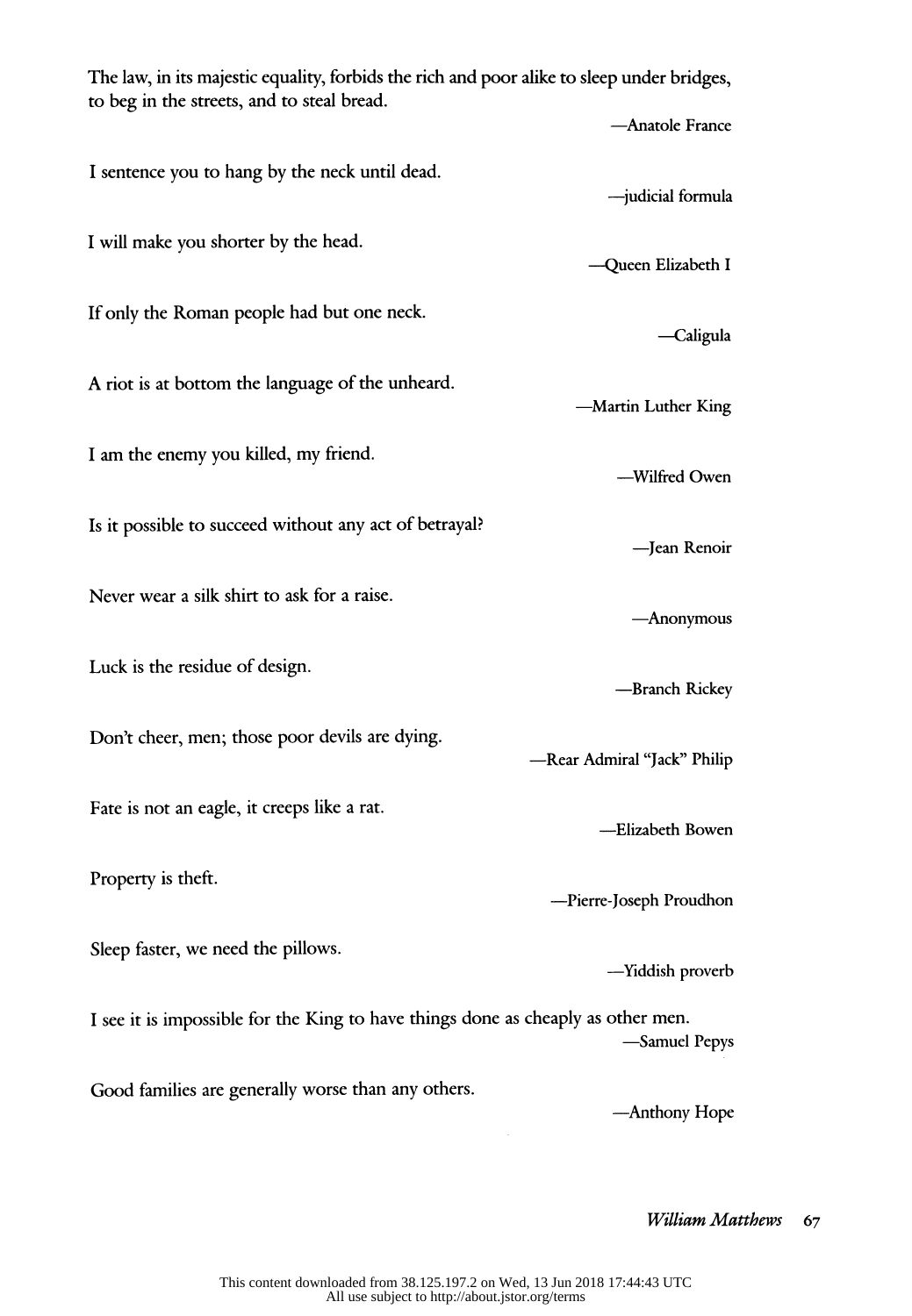| Sir, the insolence of wealth will creep out.<br>-Samuel Johnson                                                                                                        |  |
|------------------------------------------------------------------------------------------------------------------------------------------------------------------------|--|
| It is the wretchedness of being rich that you have to live with rich people.<br>-Logan Pearsall Smith                                                                  |  |
| Every class is unfit to govern.<br>-Lord Acton                                                                                                                         |  |
| I have seen the future and it looks just like the present, only longer.<br>-Dan Quisenberry                                                                            |  |
| The ant sets an example to us all, but it is not a good one.<br>—Max Beerbohm                                                                                          |  |
| Let them perish through their own imaginations.<br>-The Book of Common Prayer                                                                                          |  |
| Every drop of ink in my pen ran cold.<br>-Horace Walpole                                                                                                               |  |
| I know death hath ten thousand several doors<br>For men to take their exits.<br>-John Webster                                                                          |  |
| Pale death kicks through the doors with equal ease<br>Of cottages and castles.<br>—Horace                                                                              |  |
| Nor bring, to see me cease to live,<br>Some doctor full of phrase and fame,<br>To shake his sapient head and give<br>The ill he cannot cure a name.<br>-Matthew Arnold |  |
| There is a certain class of clergymen whose mendacity is only equalled by their<br>mendacity.<br>-Archbishop Frederick Temple                                          |  |
| I look upon the world as my parish.<br>-John Wesley                                                                                                                    |  |
| We have just enough religion to make us hate, but not enough to make us love one<br>another.<br>-Jonathan Swift                                                        |  |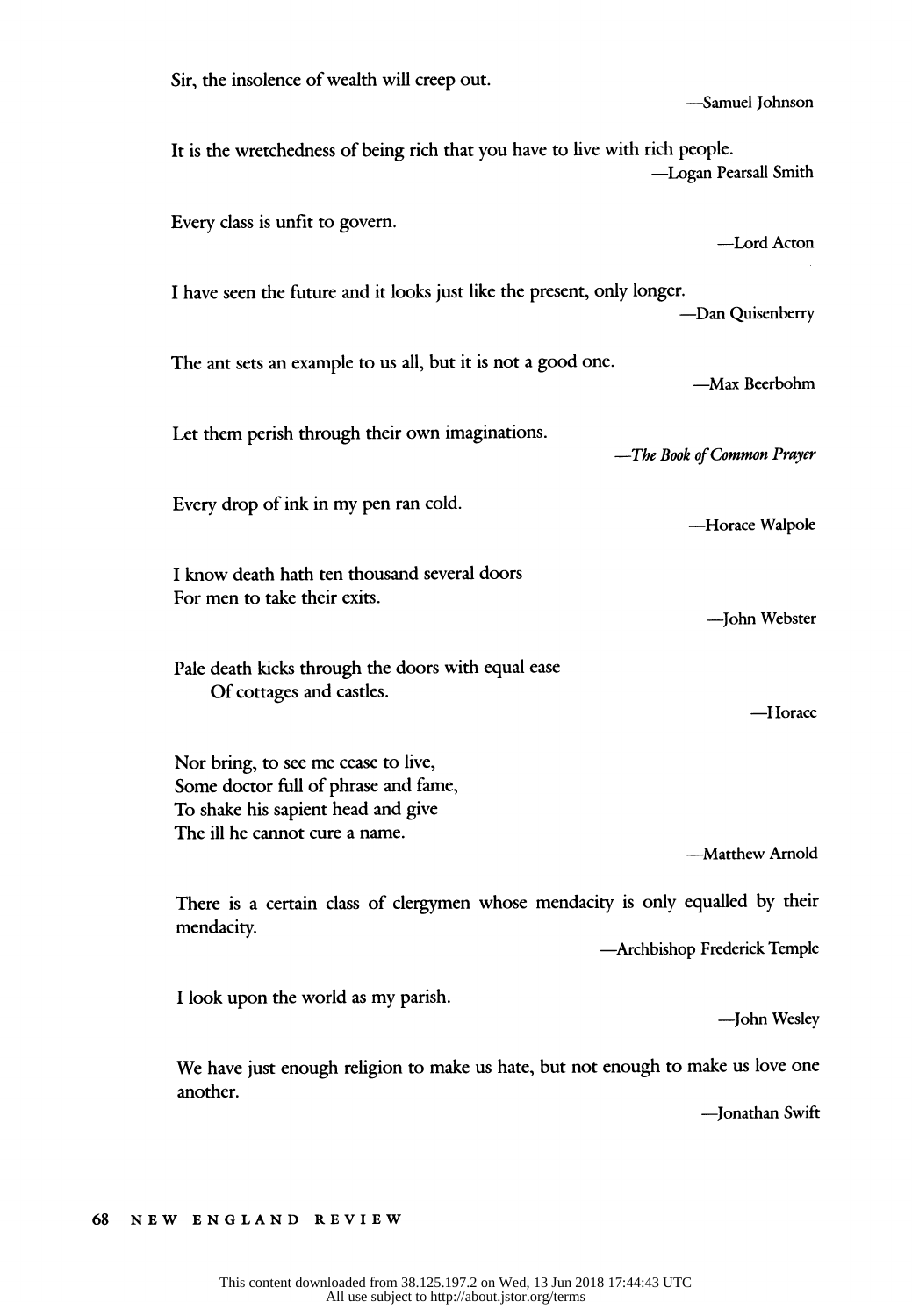Wheresoever the carcase is, there will be eagles gathered together.  $-Matthew$  23:28 Evolutionarily speaking, the development of the anus was a breakthrough. -from a student paper The nearer the Church the farther from God. -Bishop Lancelot Andrews Even God cannot change the past. -Agathon I was in a printing press in Hell, and saw the method in which knowledge is trans mitted from generation to generation. -William Blake If they wanna stay away in droves, you can't stop 'em. - Yogi Berra, of baseball fans A poet's hope, to be, like some valley cheese, local, but prized elsewhere. -W. H. Auden There's something I think's better than love, and if you want me to, I'll tell you what it is—that's company. -Eudora Welty Three may keep a secret, if two of them are dead. -Benjamin Franklin A difference of taste in jokes is a great strain on the affections. -George Eliot They make a wilderness and call it peace. -Tacitus Altogether elsewhere, vast Herds of reindeer move across Miles and miles of golden moss, Silently and very fast. -W. H. Auden If you are afraid of loneliness, don't marry. - Anton Chekov

William Matthews 69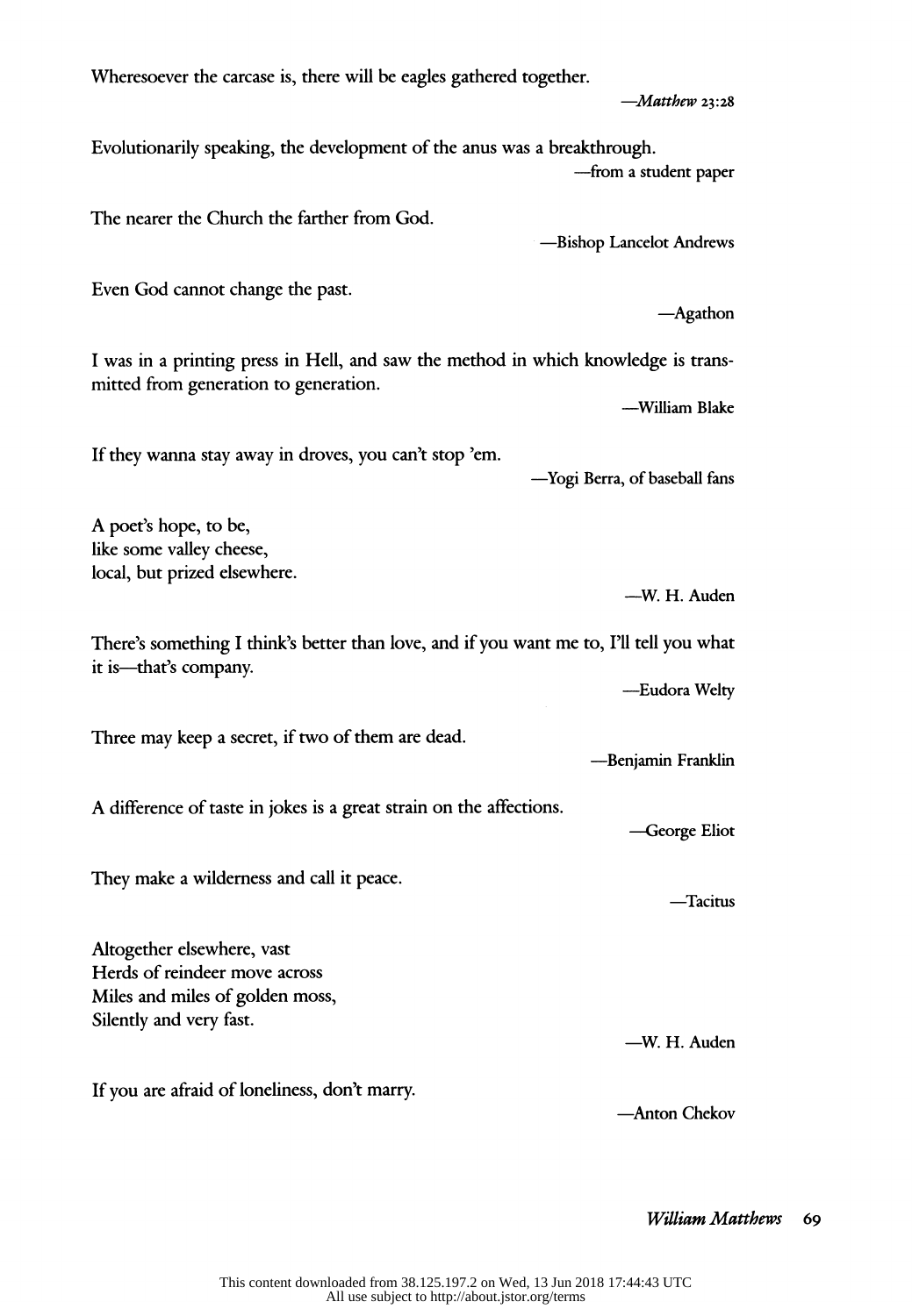| The majority of husbands remind me of an orangutan trying to play the violin.<br>-Honoré de Balzac                                                   |  |
|------------------------------------------------------------------------------------------------------------------------------------------------------|--|
| Set me as a seal upon thine heart, as a seal upon thine arm, for love is strong as death;<br>jealousy is cruel as the grave.<br>-Song of Solomon 8:6 |  |
| Never to lie is to have no lock to your door; you are never alone.<br>-Elizabeth Bowen                                                               |  |
| I did but taste a little honey with the end of the rod that was in mine hand, and, lo,<br>I must die.<br>$-$ I Samuel 14:43                          |  |
| May I ask whether these pleasing attentions proceed from the impulse of the moment,<br>or are the result of previous study?<br>-Jane Austen          |  |
| Romance at short notice was her specialty.<br>—Saki                                                                                                  |  |
| The credulity of love is the most fundamental source of its authority.<br>-Sigmund Freud                                                             |  |
| It is a mistake to think of a bad choice in love, since, as soon as choice exists, it can<br>only be bad.<br>-Marcel Proust                          |  |
| Everyone is dragged along by his favorite pleasures.<br>-Virgil                                                                                      |  |
| He had often eaten oysters, but had never had enough.<br>-W. S. Gilbert                                                                              |  |
| "Turbot, Sir," said the waiter, placing before me two fishbones, two eyeballs, and a<br>bit of black mackintosh.<br>-Thomas Earle Welby              |  |
| Though sages may pour out their wisdom's treasure,<br>There is no sterner moralist than pleasure.<br>-Lord Byron                                     |  |
|                                                                                                                                                      |  |

 Since I had seen such things depicted in water-colors by Elstir, I sought to find again in reality, I cherished as though for their poetic beauty, the broken gestures of the knives still lying across one another, the swollen convexity of a discarded napkin into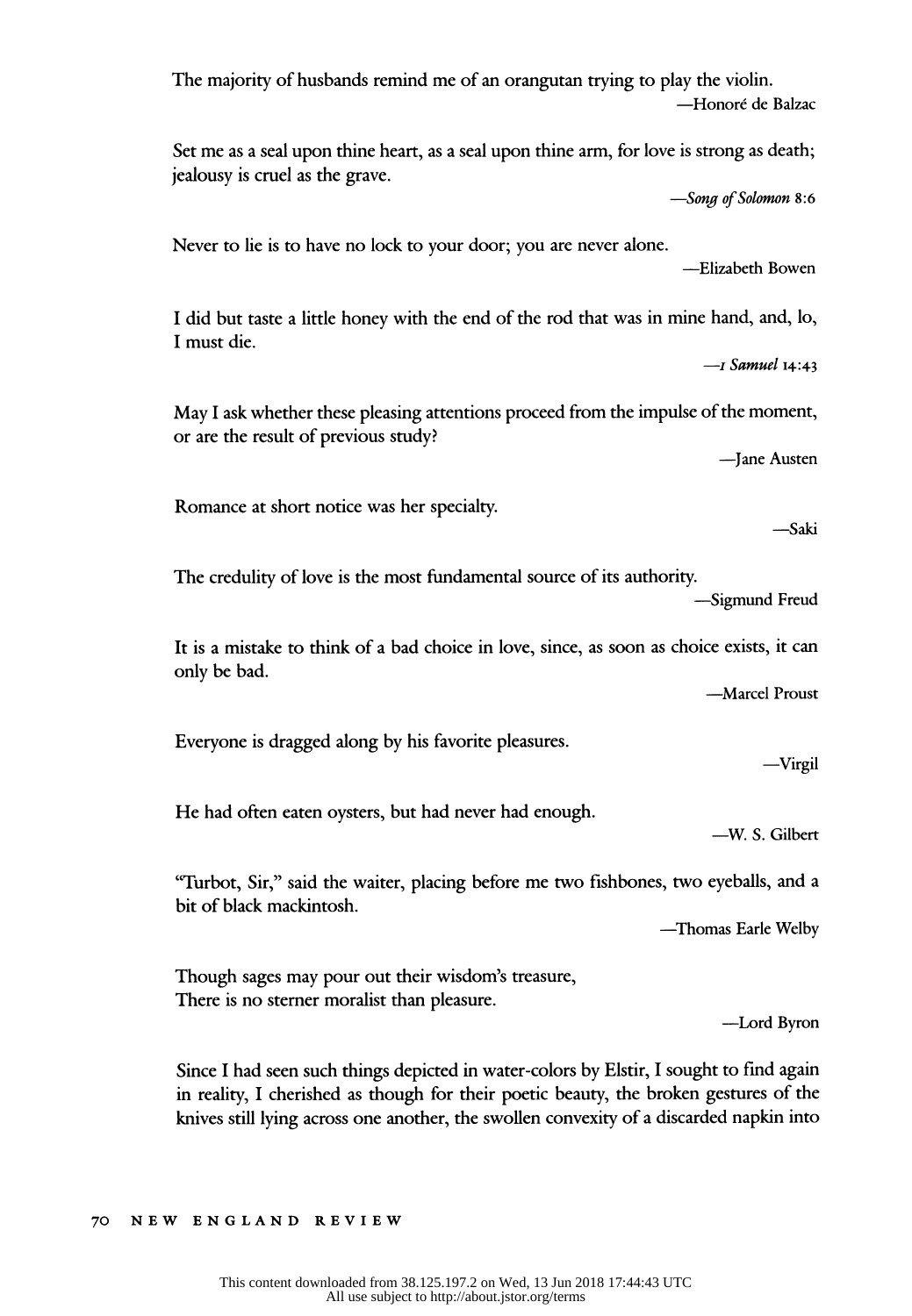which the sun introduced a patch of yellow velvet, the half-empty glass which thus showed to greater advantage the noble sweep of its curved sides and, in the heart of its translucent crystal, clear as frozen daylight, some dregs of wine, dark but glittering with reflected lights, the displacement of solid objects, the transmutation of liquids by the effect of light and shade, the shifting colors of the plums which passed from green to blue and from blue to golden yellow in the half-plundered dish, the chairs, like a group of old ladies, that came twice daily to take their places round the white cloth spread on the table as on an altar at which were celebrated the rites of the palate, and where in the hollows of the oyster-shells a few drops of lustral water had remained as in tiny holy water stoups of stone; I tried to find beauty there where I had never imagined before that it could exist, in the most ordinary things, in the profundities of "still life."

-Marcel Proust

 There's death in the pot.  $-$ 2 Kings 4:40 The poetry of earth is never dead: When all the birds are faint with the hot sun, And hide in cooling trees, a voice will run From hedge to hedge about the new-mown mead. - John Keats If you believe Cratinus, that hoary authority, and Maecenas, I think you do, no poems can please for long nor long endure if they're written by drinkers of water. -Horace Is not a patron, my Lord, one who looks with unconcern on a man struggling for life in the water, and, when he has reached ground, encumbers him with help? -Samuel Johnson Nobody ever became depraved overnight. - Juvenal They say someone has taste because he has other people's taste. - Francis Picabia Oh, life is a glorious cycle of song, A medley of extemporanea; And love is a thing that can never go wrong, And I am Marie of Roumania. -Dorothy Parker